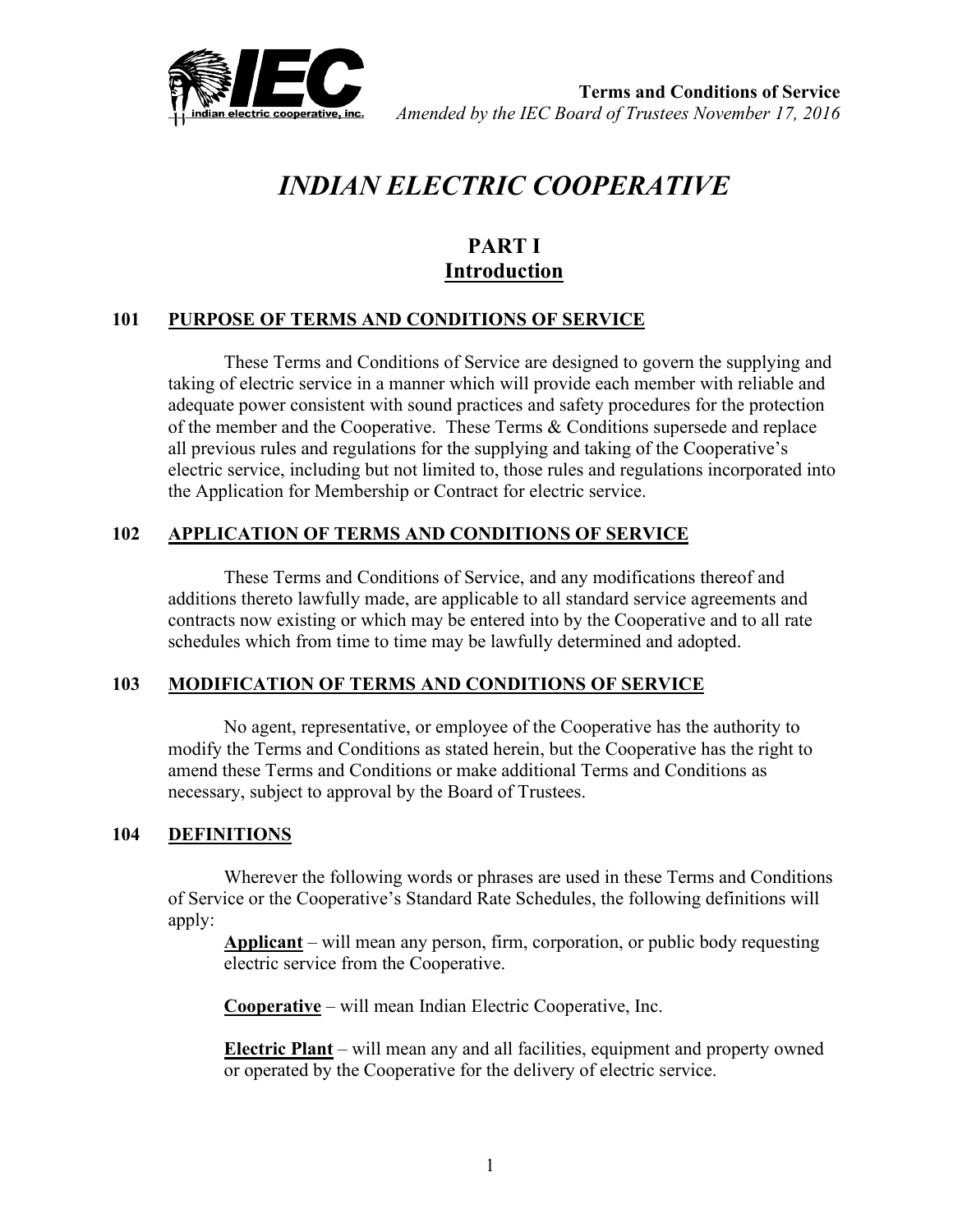

**Electric Service** – will mean the maintenance by the Cooperative of an established voltage and frequency at the point of delivery to the member, whether or not any electric energy is actually used by the member.

**Extension** – will mean any branch from or continuation of the Cooperative's existing distribution facilities to the point of delivery to the member, and will include any increases in capacity or revision of any existing facilities necessary to meet the member's requirements, and will include all equipment or materials necessary to provide electric service.

**Member** – will mean any person, firm, or public body who has complied with the requirements for membership as provided in the Cooperative's bylaws, and these Terms and Conditions of Service and is receiving electric service of any nature from the Cooperative. Where or when it becomes necessary for any reason to designate the particular party who is the member, the person who contracts for electric service, or in whose name it is received, will be considered the member.

**Members' Installation** – will mean all wires and apparatus, except metering equipment installed and owned by the Cooperative, located on the member's side of the point of delivery, whether such installation is owned or used by the member.

**Service Agreement** – will mean the member's written Application for Membership or Contract for electric service which when accepted and approved by the Cooperative will become a valid contract, or any other written agreement or contract between the member and the Cooperative pursuant to which service is supplied and taken in the manner established for the applicable rate schedule and class of service.

**Special Contract** – will mean a written agreement or contract between the member and the Cooperative establishing a rate and/or condition of service that differs from those established for standard rate schedules and/or classes of service.

## **105 SOURCES OF AUTHORITY**

## **Rural Utilities Service**

All rules and regulations governing and regulating the operations of rural electric Cooperatives adopted by the Rural Utilities Service (hereafter referred to as RUS) of the United States Department of Agriculture.

## **Federal and State Statutes**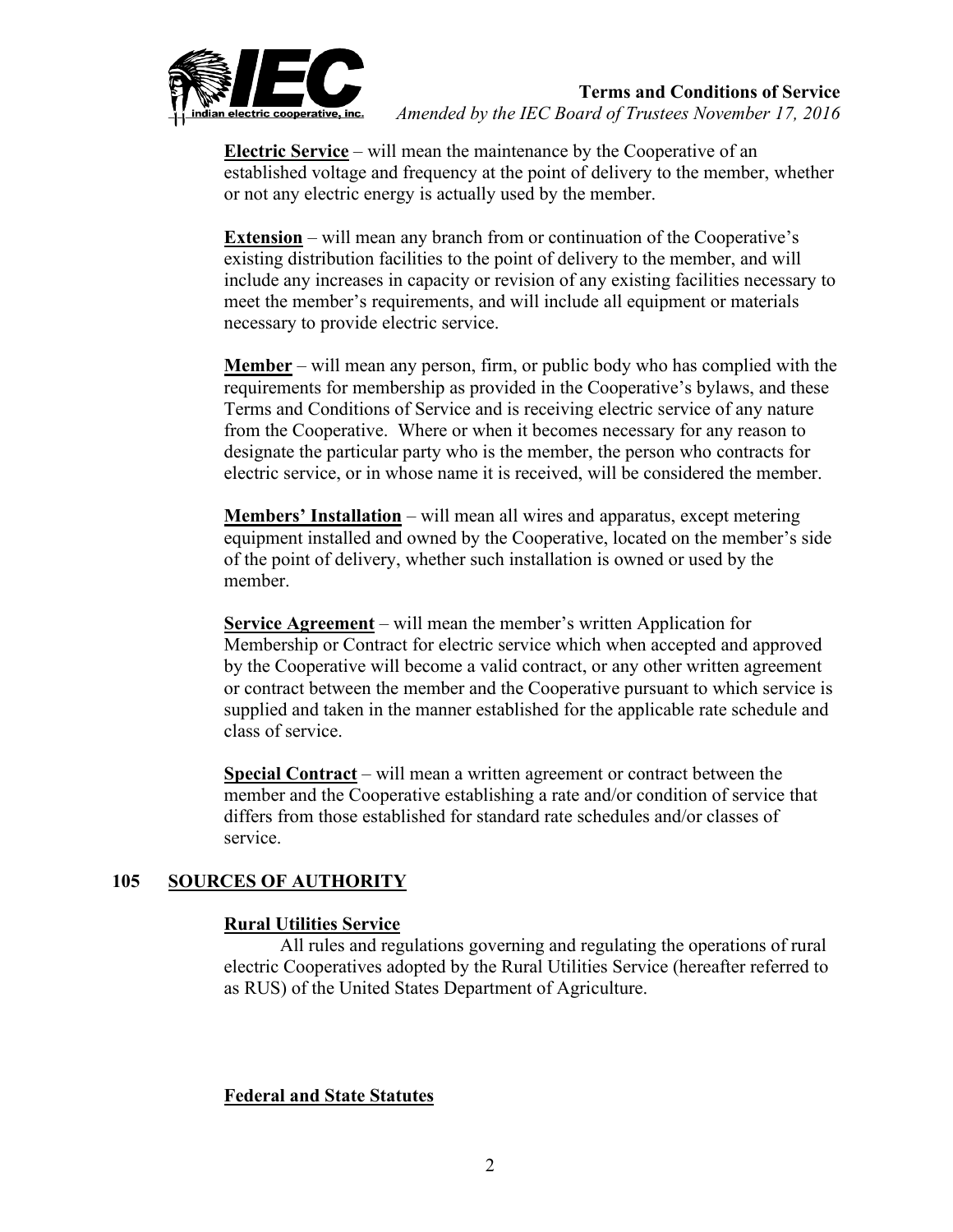

All federal and state statues applying to the operations of rural electric Cooperatives, and electric service utilities as applied to rural electric Cooperatives.

## **Government Regulatory Agencies**

All rules and regulations of other government regulatory agencies which govern the operations of rural electric Cooperatives, and electric utilities as well as other industries when applicable to rural electric Cooperatives, including but not limited to the Internal Revenue Service, Department of Energy, Occupational Safety and Health Administration, and the Federal Energy Regulatory Commission.

## **Indian Electric Cooperative, Inc.**

- 1. The bylaws of Indian Electric Cooperative as approved and amended from time to time by the membership of the Cooperative.
- 2. The General Policies as adopted and amended from time to time by the Cooperative's Board of Trustees.

# **PART II Membership**

## **201 REQUIREMENTS FOR MEMBERSHIP**

Any person, firm, corporation, or public body will become a member of the Cooperative upon receipt of electric service from the Cooperative, after having first:

- 1. Made written application for membership;
- 2. Agreed, as soon as electric service will be available, to purchase from the Cooperative electric energy as hereinafter specified;
- 3. Agreed to comply with and be bound by the Articles of Incorporation and the bylaws of the Cooperative and any amendments thereto, and such rules and regulations and Terms and Conditions of Service as may from time to time be adopted by the Board of Trustees of the Cooperative;
- 4. Paid the membership fee as specified in Schedule 1 of the Cooperative and amendments thereto.

No person, firm, corporation, or public body will hold more than one (1) membership in the Cooperative, and that no membership will be transferable.

## **202 OTHER CONDITIONS OF MEMBERSHIP**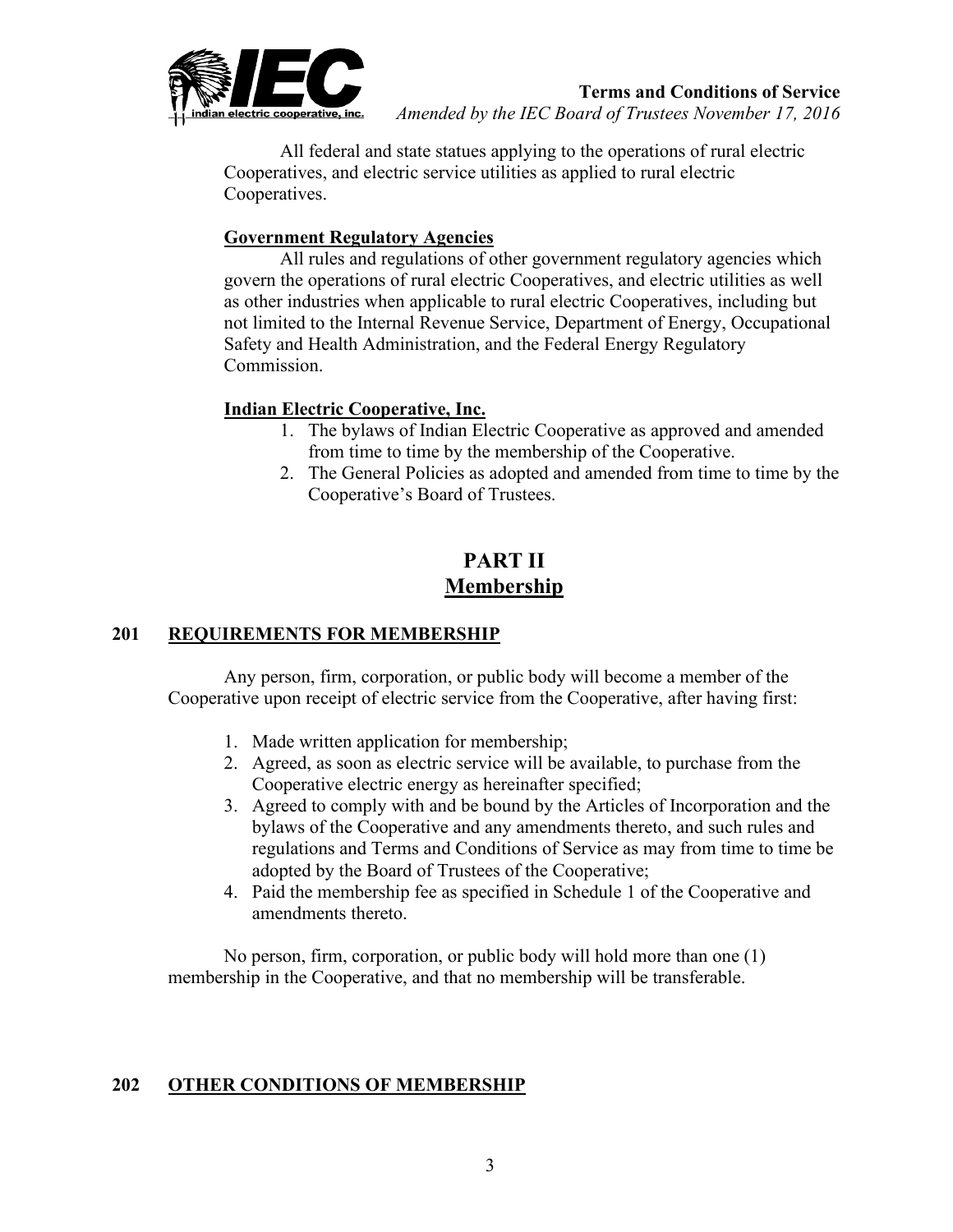

#### **Terms and Conditions of Service**

*Amended by the IEC Board of Trustees November 17, 2016*

Applicant will grant and furnish, or obtain for the Cooperative, its successors and assigns, a valid right-of-way easement, without cost to the Cooperative, and all other permits necessary to give the Cooperative or its agents current and future access to property specified in the service agreement for the purpose of construction, maintenance, operation or relocation of Cooperative's electric system, and/or lines of telephone and telegraph, or other signal or communication circuits whether owned by the Cooperative or otherwise in order to provide a reliable electric system for the benefit of the Applicant and/or other Cooperative members. Applicant agrees that the Cooperative, in the course of constructing, maintaining, operating, and relocating its system, shall have the right to clear the easement of all brush, shrubs, and trees situated therein utilizing industry standard practices. Applicant will grant to the Cooperative's personnel and contractors access to Applicant's property for such purpose and for purposes of constructing, operating, maintaining, and relocating Cooperative's facilities, lines, poles and equipment and reading and inspecting meters on a monthly basis.

Applicants requesting service which requires construction on property not covered by utility easements granted to the Cooperative will, when required by the Cooperative to do so, obtain the necessary right-of-way easements and/or pay costs involved in the procurement of the right-of-way easements necessary to provide that service. Applicants may also be required by the Cooperative to secure all necessary easements from adjacent property owners upon whose land it may be necessary to locate lines or facilities in order to provide the requested service.

The Cooperative will not be required to furnish electric service to applicant until the Cooperative has received all necessary applications, membership fee and any security deposit(s) hereinafter prescribed, right-of-way easements or other permits, and any contributions-in-aid of construction necessary to construct facilities to provide service and has had reasonable time to schedule and complete any necessary construction.

#### **203 WITHDRAWAL OR TERMINATION OF MEMBERSHIP**

In case of withdrawal or termination of membership in accordance with the bylaws of the Cooperative, the Cooperative will repay to the member the amount of the membership fee paid provided, however, that the Cooperative first will deduct from the amount of the membership fee the amounts of any debts or obligations owed to the Cooperative by the member.

#### **204 STATEMENT OF NONDISCRIMINATION**

In accordance with Federal civil rights law and U.S. Department of Agriculture (USDA) civil rights regulations and policies, the USDA, its Agencies, offices, and employees, and institutions participating in or administering USDA programs are prohibited from discriminating based on race, color, national origin, religion, sex, gender identity (including gender expression), sexual orientation, disability, age, marital status, family/parental status, income derived from a public assistance program, political beliefs, or reprisal or retaliation for prior civil rights activity, in any program or activity conducted or funded by USDA (not all bases apply to all programs). Remedies and complaint filing deadlines vary by program or incident.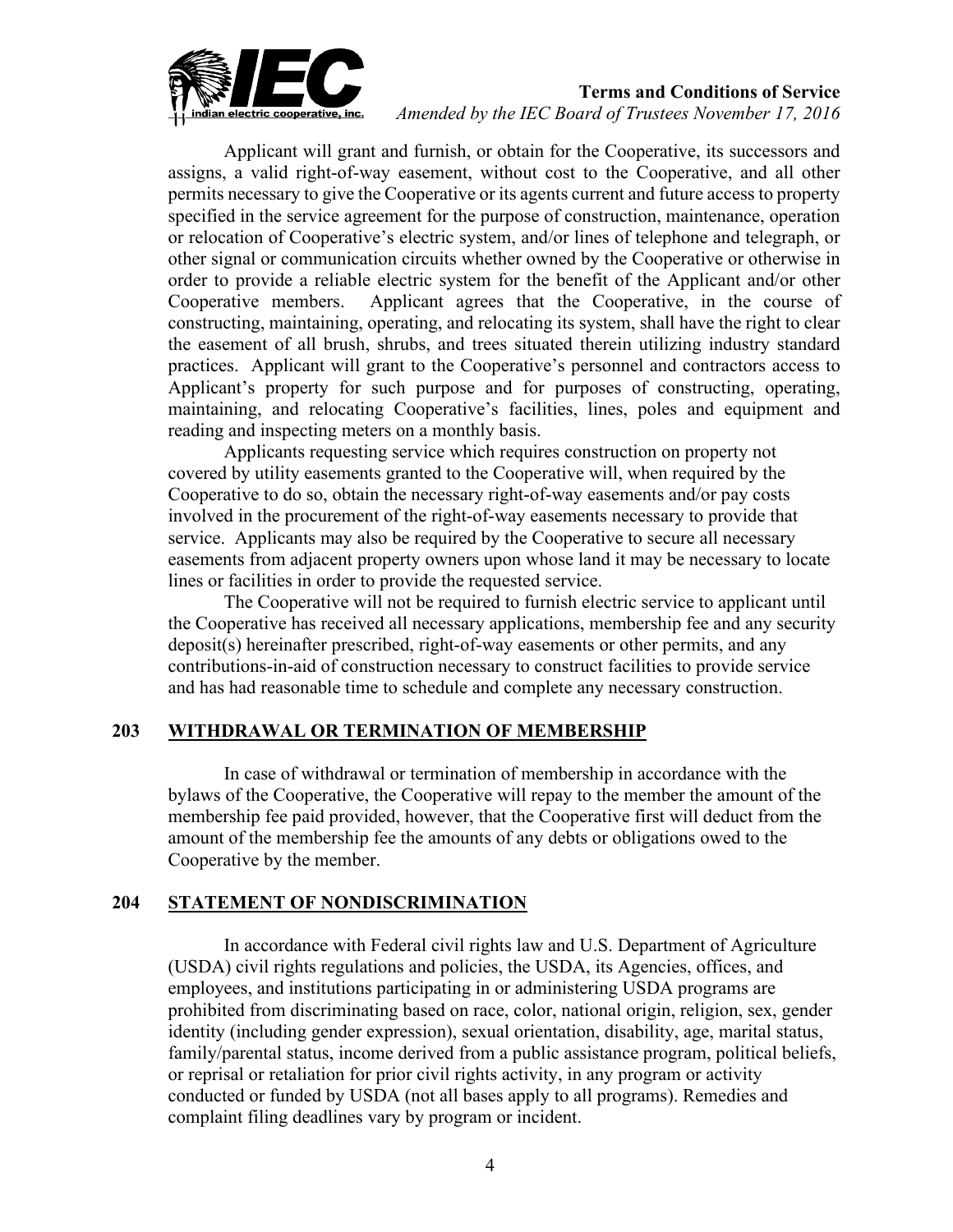

Persons with disabilities who require alternative means of communication for program information (e.g., Braille, large print, audiotape, American Sign Language, etc.) should contact the responsible Agency or USDA's TARGET Center at (202) 720-2600 (voice and TTY) or contact USDA through the Federal Relay Service at (800) 877-8339. Additionally, program information may be made available in languages other than English.

To file a program discrimination complaint, complete the USDA Program Discrimination Complaint Form, AD-3027, found online at [How to File a Program](https://www.usda.gov/oascr/how-to-file-a-program-discrimination-complaint)  [Discrimination Complaint](https://www.usda.gov/oascr/how-to-file-a-program-discrimination-complaint) and at any USDA office or write a letter addressed to USDA and provide in the letter all of the information requested in the form. To request a copy of the complaint form, call (866) 632-9992. Submit your completed form or letter to USDA by: (1) mail: U.S. Department of Agriculture, Office of the Assistant Secretary for Civil Rights, 1400 Independence Avenue, SW, Washington, D.C. 20250-9410; (2) fax: (202) 690-7442; or (3) email: [program.intake@usda.gov.](mailto:program.intake@usda.gov)

# **PART III General Information**

#### **301 APPLICATIONS FOR ELECTRIC SERVICE**

Every member, before obtaining electric service, will make written application unless waived by the Cooperative, to the Cooperative for service at the rates applicable for the type of service to be furnished. The service agreement, when signed by the member and accepted and approved by the Cooperative will constitute a valid contract.

A single application for electric service may be made to apply to different premises or locations, owned or under the sole control of the same member, or to cover more than one (1) point of delivery at the same premises or location to be used by the same member.

Every application for electric service will be made in the true name of the member desiring the service, and proof of identity may be required by the Cooperative. In case of violation of this provision, the Cooperative may discontinue service at such location after notice as provided in these Terms & Conditions of Service.

The contract for service is not transferable by the member. A member no longer desiring service at the premises or location covered by the contract must notify the Cooperative of intent to discontinue such service in order to avoid liability for payment for subsequent use of electric service at such premises or location. When there is a new occupant of the premises or location, or a change in responsibility for payment of bills, a new application for electric service must be made before such service can be started or continued.

The applicant will be required to furnish, on applicant's property, all rights-ofway and permits required to enable the Cooperative to provide such service, except those for public space.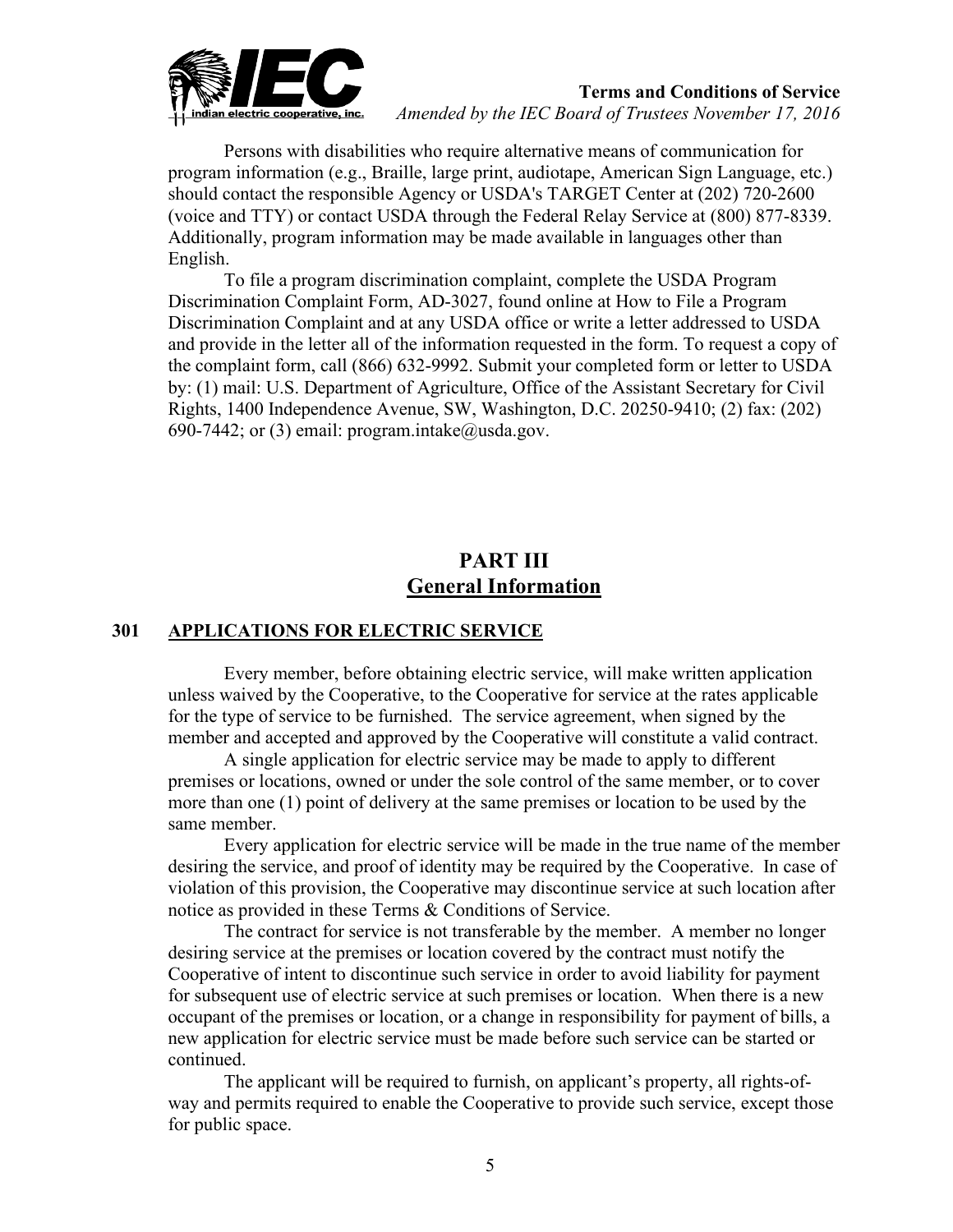

## **302 FAILURE TO MAKE APPLICATION FOR ELECTRIC SERVICE**

Any person who uses electric energy of the Cooperative without first having made application for service will be liable to the Cooperative for payment under the applicable rate schedule. Failure by the person to make payment and to make application for service when notified will result in discontinuance of electric service.

#### **303 DENIAL OF SERVICE**

The Cooperative reserves the right to refuse to provide electric service to an applicant or a member at any location from whom there remains owing an unpaid account for electric service previously supplied to the applicant or member.

The Cooperative also may refuse service to an applicant or member who uses an alias, trade name, business name, or the name of a relative or other person to escape payment of an unpaid account.

## **304 CRITERIA FOR REQUIREMENT OF SECURITY DEPOSITS**

A security deposit for up to two (2) months of the estimated annual bill on an account can be required to cover payment of bills on additional or new non-commercial accounts. Requirement of a security deposit may be determined by an outside credit scoring service as selected by the Cooperative.

All commercial accounts will be required to maintain a security deposit.

The Cooperative reserves the right to adjust the amount of any security deposit due to actual usage.

A security deposit will not be required from existing IEC residential members for an additional non-commercial account, provided in the most recent twelve (12) months the member has not been disconnected for non-payment and has not paid past the bill beyond the due date more than three (3) times.

The Cooperative will pay interest on security deposits at a rate established annually by the Oklahoma Corporation Commission.

The Cooperative will refund the security deposit for non-commercial accounts, with any unpaid interest, after eighteen (18) months of consecutive payments by the due date on the bill.

#### **305 APPLICATION OF RATES**

The Cooperative's standard rate schedules state the conditions under which each is available for electric service.

The member's service may not change to another rate within a twelve (12) month period, or such other period as may be provided in a written contract, unless in the opinion of the Cooperative, there is a substantial change in the character or conditions of the member's service.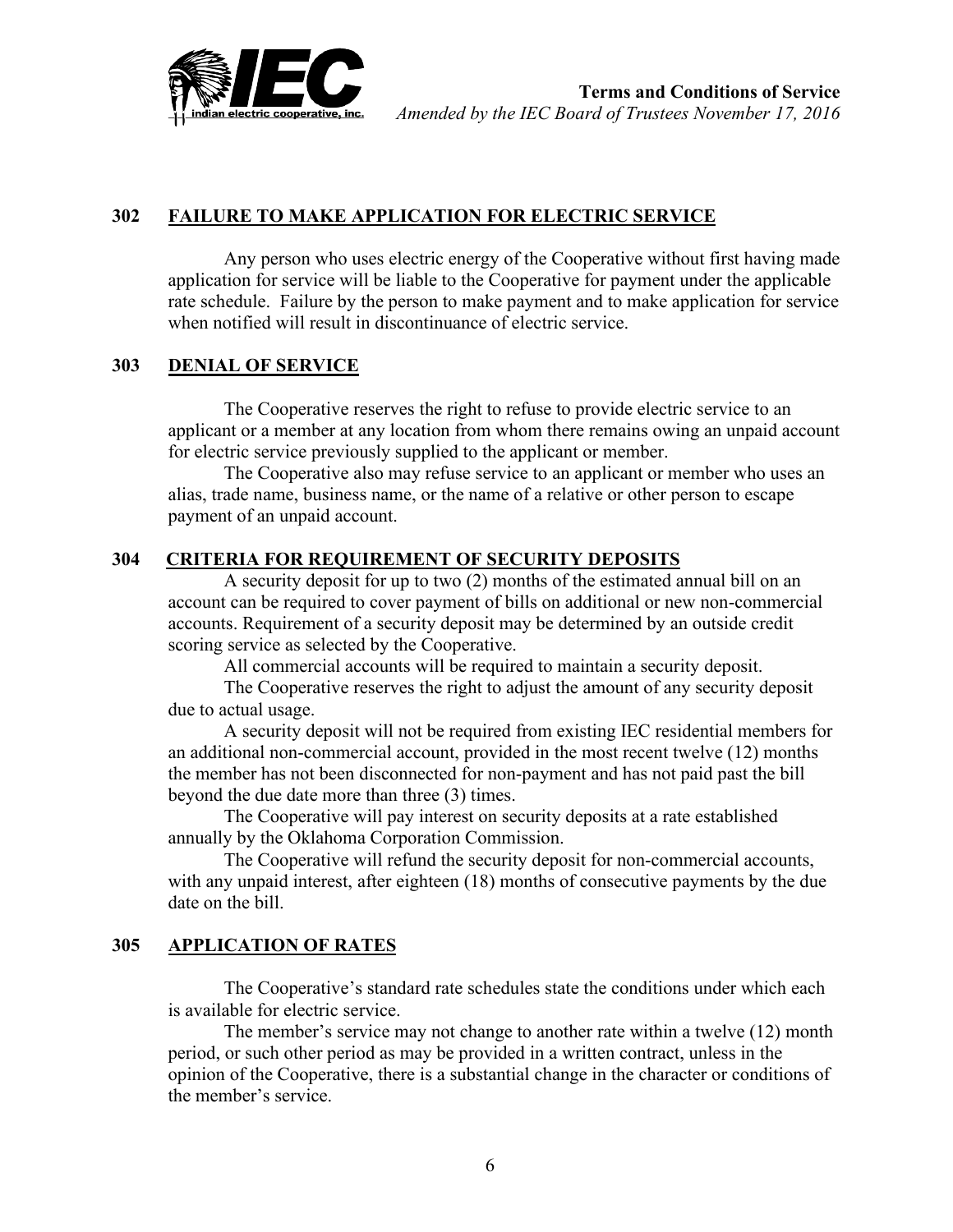

#### **306 EXCLUSIVE USE OF COOPERATIVE'S ELECTRIC SERVICE**

The standard electric rate schedules are based on exclusive use of Cooperative's electric service, and except in cases where the member has a special contract with the Cooperative for breakdown, standby, auxiliary,supplemental service, or interconnection no electric energy from another source will be used by the member on the same installation in conjunction with the Cooperative's service.

The foregoing will not prohibit the installation of emergency generating equipment by a member. Such emergency generating equipment will not be connected or operated at any time in parallel with the Cooperative's system.

#### **307 RESALE OF ELECTRICITY**

A member will not sell the electricity purchased from the Cooperative to any other agency, company or person unless the contract under which the service is made available specifically provides for resale.

#### **308 TEMPORARY DISCONNECTS**

When a member requests a service be disconnected, and the same member has the service reconnected within twelve (12) months, it will be termed a "temporary disconnect" and a reconnect charge as set forth in Schedule 1 will be paid to the Cooperative at the time the member requests the reconnect. This will not prohibit any service not in use from being removed by the Cooperative.

#### **309 SERVICE STANDARDS**

#### **Residential**

Members served under the Residential Rate Schedule will be furnished single-phase, 240/120V.

#### **Commercial**

Members served under the commercial rate schedule will be furnished either single-phase or three-phase service as required by the member, subject to the following provisions:

#### **1. Single-Phase Service**

 Single-phase service will be available for services up to a capacity of 167 kVA .

#### **2. Three-Phase Service**

Three-phase service will be available for capacity requirements of 50 kVA to 500 kVA; When three-phase service is furnished, the member will arrange all wiring so that single-phase and three-phase service can be taken through one meter.

**3. Extension of Service**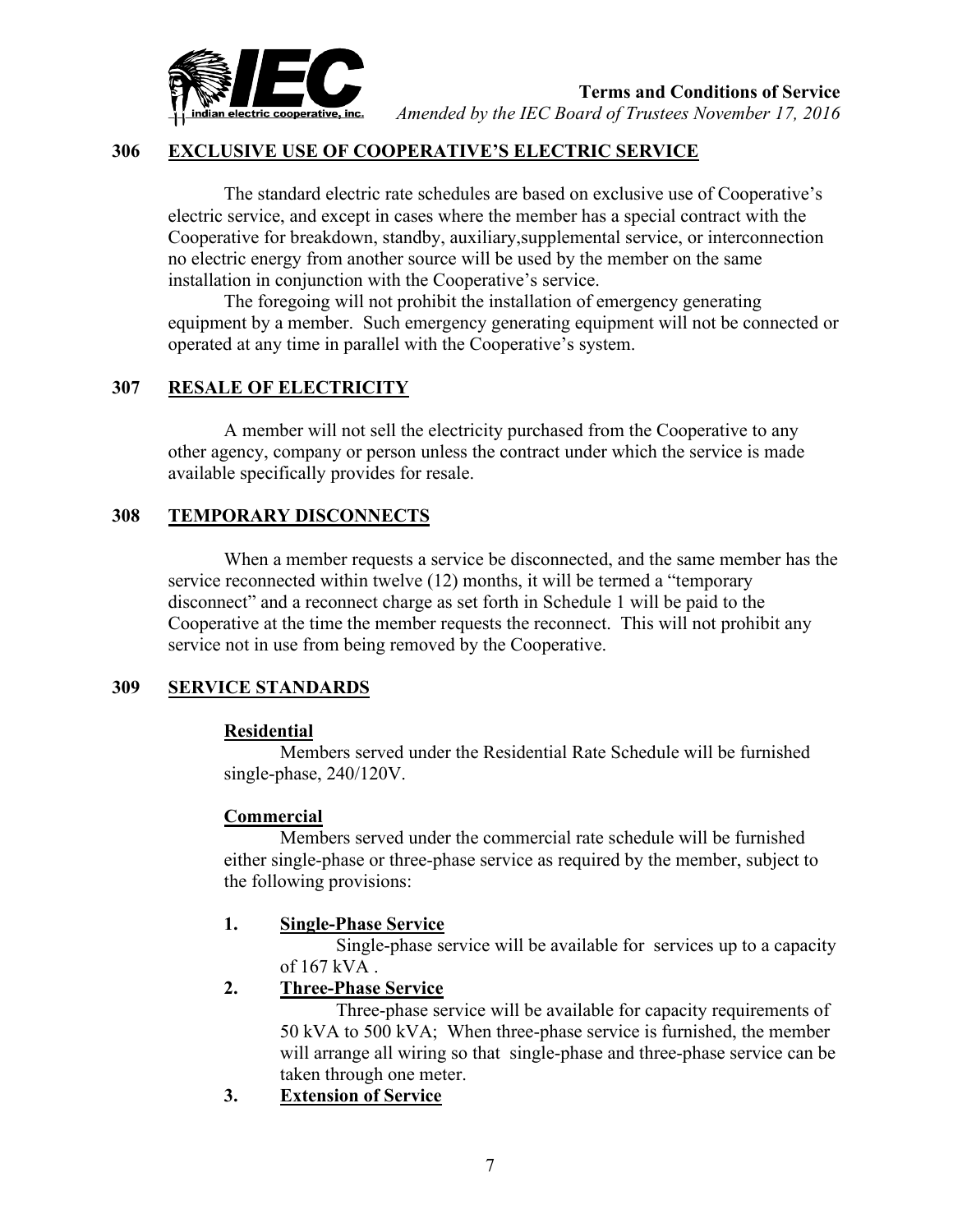

The taking of single-phase or three-phase service will be subject to the provisions the Cooperative's Standard Extension Policy (PART VI).

#### **310 FRAUDULENT USE OF ELECTRICITY**

If the fraudulent use of electricity or an attempt of fraudulent use of electricity (tampering with metering equipment, breakage of meter seals/locks, jumpering of metering equipment or service wiring) is discovered, the Cooperative has the right to discontinue service immediately. Service will not be resumed until the member has paid all bills, including those for energy consumed fraudulently, any damage to the meter or equipment, a service charge as described in Schedule 1 for disconnecting and reconnecting the service, and a tampering fee as stated in Schedule 1, or until the Cooperative is satisfied that the member had no connection with or knowledge of the fraudulence.

## **311 METER READING**

Each member will provide, at all reasonable times, to the Cooperative's personnel or other designated independent contractors access to the Cooperative's meter for the purpose of reading and/or inspecting equipment.

## **312 BILLING**

All bills for electric service are payable not later than twenty (20) days from the mailing date of the bill. A forfeiture of discount as specified in Schedule 1 will be added to bills not paid on or before the due date.

The Cooperative will mail to the member, at the address on the application for service or change of address order, a bill for electricity delivered. The Cooperative reserves the right to adopt other methods of delivering bills. It is the duty of the member to keep the Cooperative advised of the member's current mailing address. Failure to receive a bill in no way exempts a member from payment for service.

All bills are payable at an office of the Cooperative, or at an authorized Cooperative payment agent. Payments made at the authorized payment agent will not be posted to the member's account until the following business day.

When a member requests discontinuance of service, all amounts owed the Cooperative will become due and payable. Such amounts will be processed and billed within one (1) month from the request for discontinuance of service.

All bills submitted for payment become delinquent if not paid on or before the due date as stated on the face of the bills. A delay in receipt of payment of a bill by the Cooperative beyond the due date will result in a forfeiture of discount as stated in Schedule 1.

A fee as described in Schedule 1 will be made against the member's account for each returned item returned unpaid to the Cooperative. The Cooperative may refuse to accept a check for any payment due the Cooperative from a member who has tendered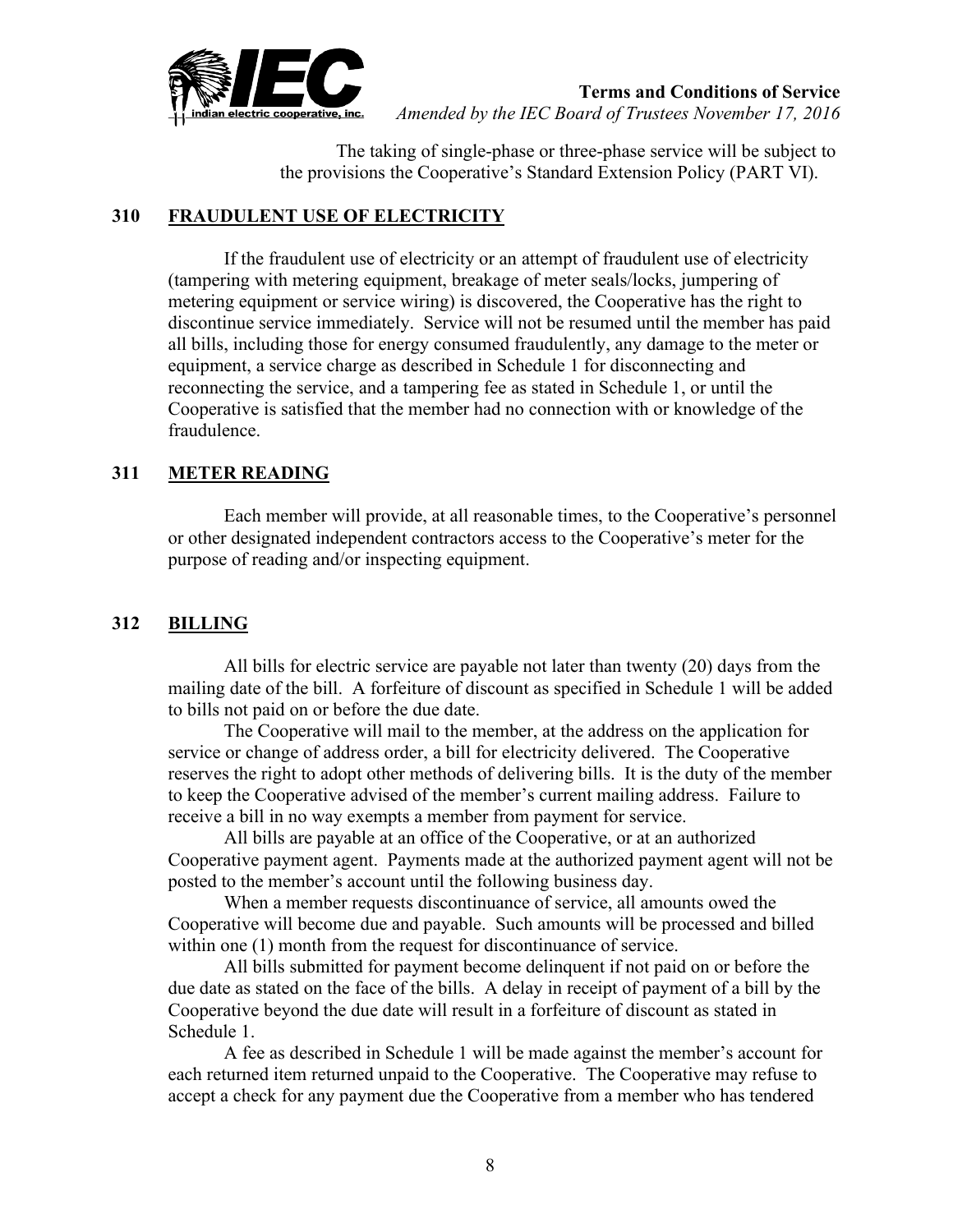

one (1) or more bad or returned items to the Cooperative during the previous twelve (12) months.

## **313 DISCONTINUANCE OF ELECTRIC SERVICE**

Upon the request of the member, an account will be disconnected within a period of five (5) working days.

The provisions of any written contract between the Cooperative and a member as to notice of termination of service will supersede this regulation.

The Cooperative may discontinue service to a member after written notice for the following reasons:

- **1**. For non-payment of any bill for electric service rendered by the Cooperative.
- **2.** For failure or refusal of the member to provide the Cooperative safe access at all reasonable times to its equipment or property located on the premises or property of the member.
- **3.** For violation or non-compliance with any applicable federal, state, municipal or other local laws, rules or regulations.
- **4.** For violation of or non-compliance with any provisions of the Cooperative's standard rate schedules, special contracts, or these Terms and Conditions of Service.
- **5.** For failure of the member to make application for electric service, or for failure to make application for electric service in the true name of the member.

The Cooperative may discontinue electric service to a member without advance notice for the following reasons:

- **1.** When fraudulent use of electricity is detected.
- **2.** When the Cooperative's regulating or metering equipment or other property has been tampered.
- **3.** When a defective or dangerous condition is found to exist in wiring or equipment on the member's premises or location.

The Cooperative will not discontinue electric service for non-paymentoutside of normal business hours, or on a legal holiday.

## **314 RESTORATION OF SERVICE**

When electric service has been discontinued in accordance with any provisions of these Terms & Conditions, the member will pay in full all amounts owed the Cooperative and will have remedied any conditions for which electric service was discontinued before service will be restored. Service will then be restored as soon as practicable but no later than 4:00 p.m. excluding pre-pay accounts.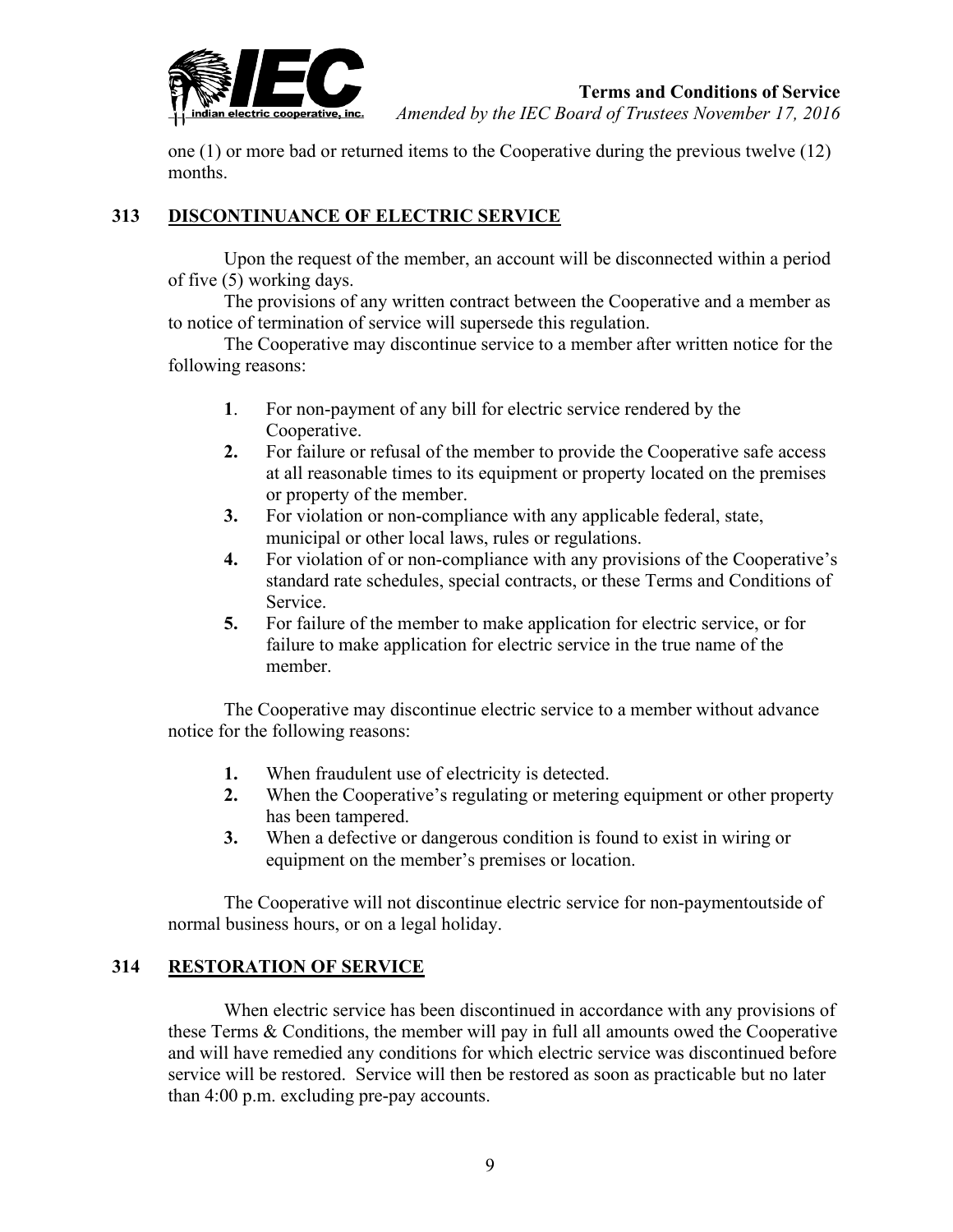

## **315 SERVICE CHARGES**

When the Cooperative incurs additional expense in maintaining a member's account for reasons beyond normal delivery of service, the Cooperative may apply service charges as stated in Schedule 1.

## **316 NEW CONNECTIONS AND DISCONNECTIONS**

All new service connects or discontinuance of service will be made during normal working hours.

## **317 REPLACING OR REPAIRING DAMAGED PROPERTY**

When it is necessary for the Cooperative to make a special trip to a member's location for the purpose of repairing or replacing damaged or missing property of the Cooperative, the cost of labor and materials to repair the damage and the damage property charge as stated in Schedule 1 will be invoiced to the member.

## **318 RELOCATION OF FACILITIES**

When the Cooperative relocates existing facilities at the request of the member, the member will grant or obtain all valid right-of-way easement(s) without cost to the Cooperative and will pay all costs involved in the relocation of the facilities.

#### **319 TESTING OF METERS**

At the request of a member, the Cooperative will test any member's meter within a reasonable time as is feasible, excluding Saturdays, Sundays, and holidays, to determine the accuracy of the meter serving the member.

- **1.** A fee as stated in Schedule 1 may be required from the member for a meter test.
- **2.** The meter testing fee may be refunded to the member if the meter is found to have an average error of more than two percent (2%) fast when tested.
- **3.** The member may be present when the Cooperative or its agent conducts the meter test.
- **4.** A printed report of the test will be supplied to the member upon request.

## **320 ADJUSTMENT OF BILLS FOR METER ERROR**

## **a. Fast Meters**

Whenever a meter tested by the Cooperative or its agent is found to have an average error of more than two percent (2%) fast (or in favor of the Cooperative), the Cooperative will refund the member the overcharge based upon the corrected meter reading for a period equal to one-half  $(1/2)$  the time elapsed since the last previous test, but not to exceed six (6) months, unless it can be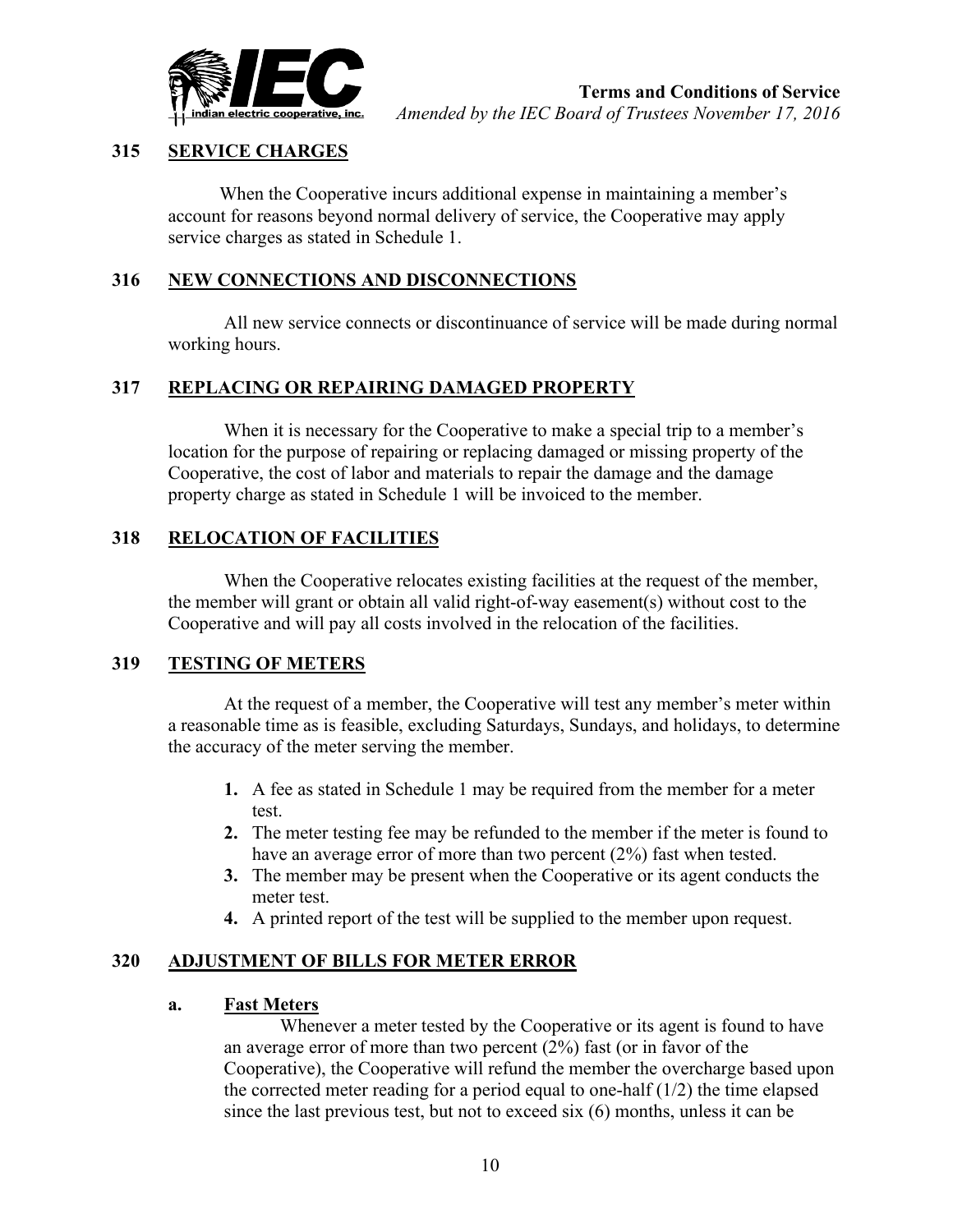

established that the error was due to some cause, the date of which can be fixed with reasonable certainty, in which case the overcharge will be computed from that date.

## **b. Slow Meters**

Whenever any meter tested by the Cooperative or its agent is found to have an average error of more than two percent (2%) slow (or in favor of the member), the Cooperative may charge for the electricity consumed, but not included in charges previously rendered, based upon the corrected meter reading for a period equal to one-half  $(1/2)$  of the time elapsed since the last previous test, but not to exceed six (6) months, unless it can be established that the error was due to some cause, the date of which can be fixed with reasonable certainty, in which case the undercharge will be computed from that date.

## **c. Non-Registering Meter**

If a meter is found not to register or to register intermittently for any period, the Cooperative may charge for an estimated amount of electricity used, which will be calculated by averaging the amounts registered over corresponding period in previous years, or in the absence of such information, over similar periods of known accurate measurement preceding or subsequent thereto.

## **d. Incorrect Register, Connection of Meter, or Multiplier on Meter**

If a meter is found to have an incorrect register, connection, multiplier, or constant, the error will be corrected. Where the error is adverse to the member, the Cooperative will refund the excess charged for the amount of electricity incorrectly metered over the period of time the meter was used in billing the member. Where the error is adverse to the Cooperative, the Cooperative may charge the member the undercharge for the amount of electricity incorrectly metered for the period of time the meter was used in billing the member, and if necessary, the Cooperative may receive payment in installments over a reasonable period of time.

## **321 ACCESS TO MEMBER'S PROPERTY**

Reference section 202.

# **322 MEMBER'S RESPONSIBILITY FOR COOPERATIVE PROPERTY**

The member will be responsible for all damage to or loss of the Cooperative's property located upon the member's premises unless the damages or losses were beyond the control of the member, and for all damage to or loss of Cooperative property when the loss is the result of defective conditions in the member's wiring or equipment, or the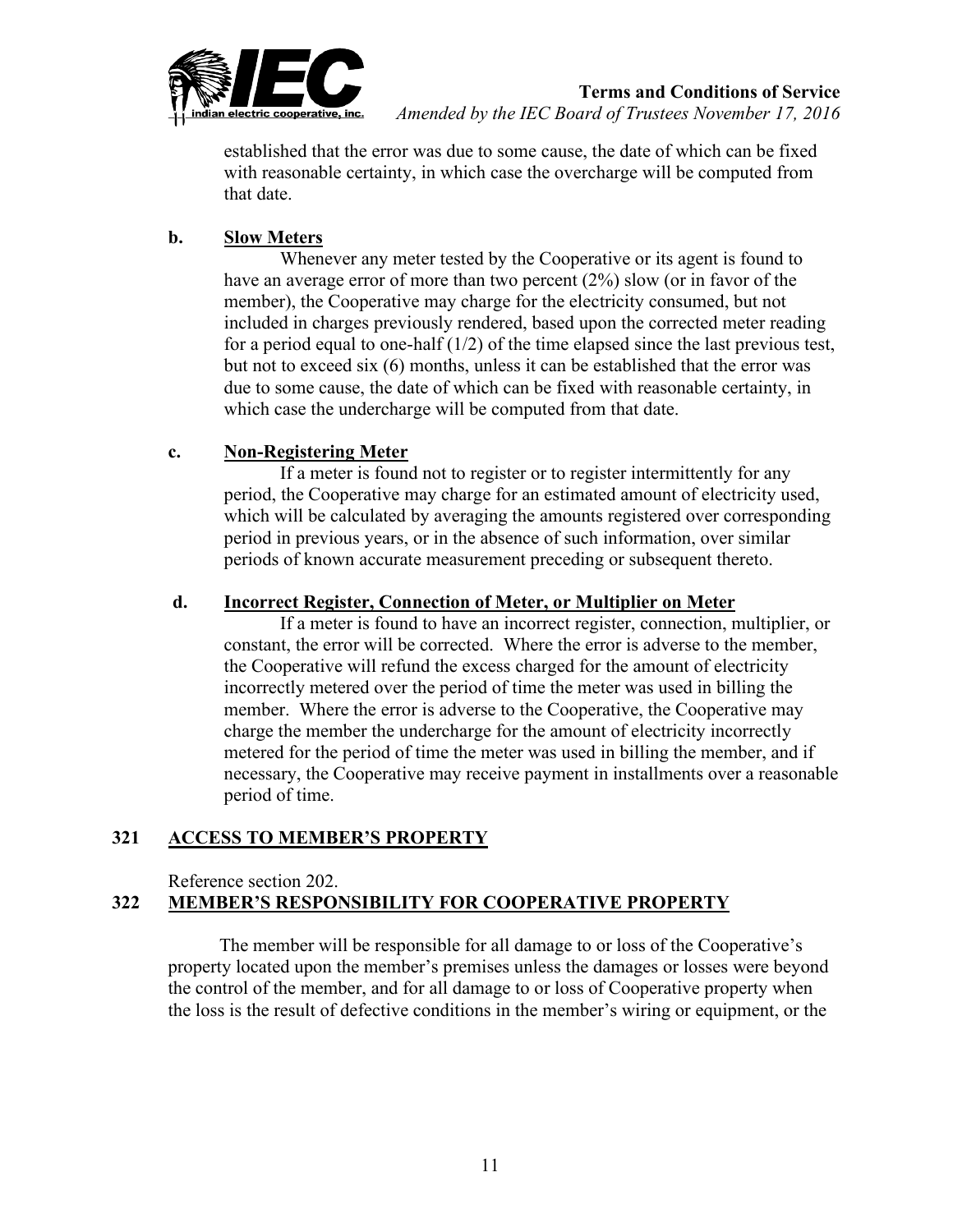

lack of adequate protective devices. No member will permit anyone who is not an agent of the Cooperative to remove or tamper with Cooperative equipment or property.

#### **323 PROVIDING CLEARANCE FOR STRUCTURE AND EQUIPMENT MOVING**

Where a structure or equipment is to be moved along roadways over which the Cooperative has electric lines, the owner of such building or structure, or the owner's duly authorized agent, must, at least two (2) normal working days in advance of such move, advise the Cooperative of the move, the exact route to be followed, and the timing of the move.

A payment in an amount sufficient to cover the Cooperative's cost of providing for clearance of all wires, structures or equipment to be affected by the move will be made prior to the start of such a move.

In no case will anyone other than authorized employees or agents of the Cooperative move, remove, cut, raise, or in any other way handle lines, equipment or structures of the Cooperative in connection with such a move.

#### **324 CONTINUITY OF SERVICE**

The Cooperative will be diligent in supplying reliable and continuous service at the point of delivery, but will not be liable for any damages caused by irregularities or interruptions. The Cooperative may, without further notice, discontinue service to any member when a defective condition of wiring or equipment on the premises of the member results, or is likely to result, in danger to life or property or interference with proper service.

In order to make repairs to or changes in the Cooperative's facilities for supplying electric service, the Cooperative reserves the right, without incurring any liability, to suspend service, without notice to the member, for reasonable periods of time.

#### **325**

#### **326 PREPAID ELECTRIC SERVICE**

Prepaid electric service will be available to only (RS -1) Residential Service and (GS – 1) General Service locations rated at 200 Amps or less. A member must complete and sign a Prepaid Service Agreement that outlines the service and demonstrates the member understands the terms and condition of service for prepaid electric service.

A security deposit plus interest being held by IEC will first be applied to any past due balance on the member account then applied as a credit to the member's prepaid electric account. No refund of deposit will result from the member applying for a prepaid electric account. A prepaid electric service account will require a minimum credit balance of \$25.00.

The member's account must be paid in full when participation commences or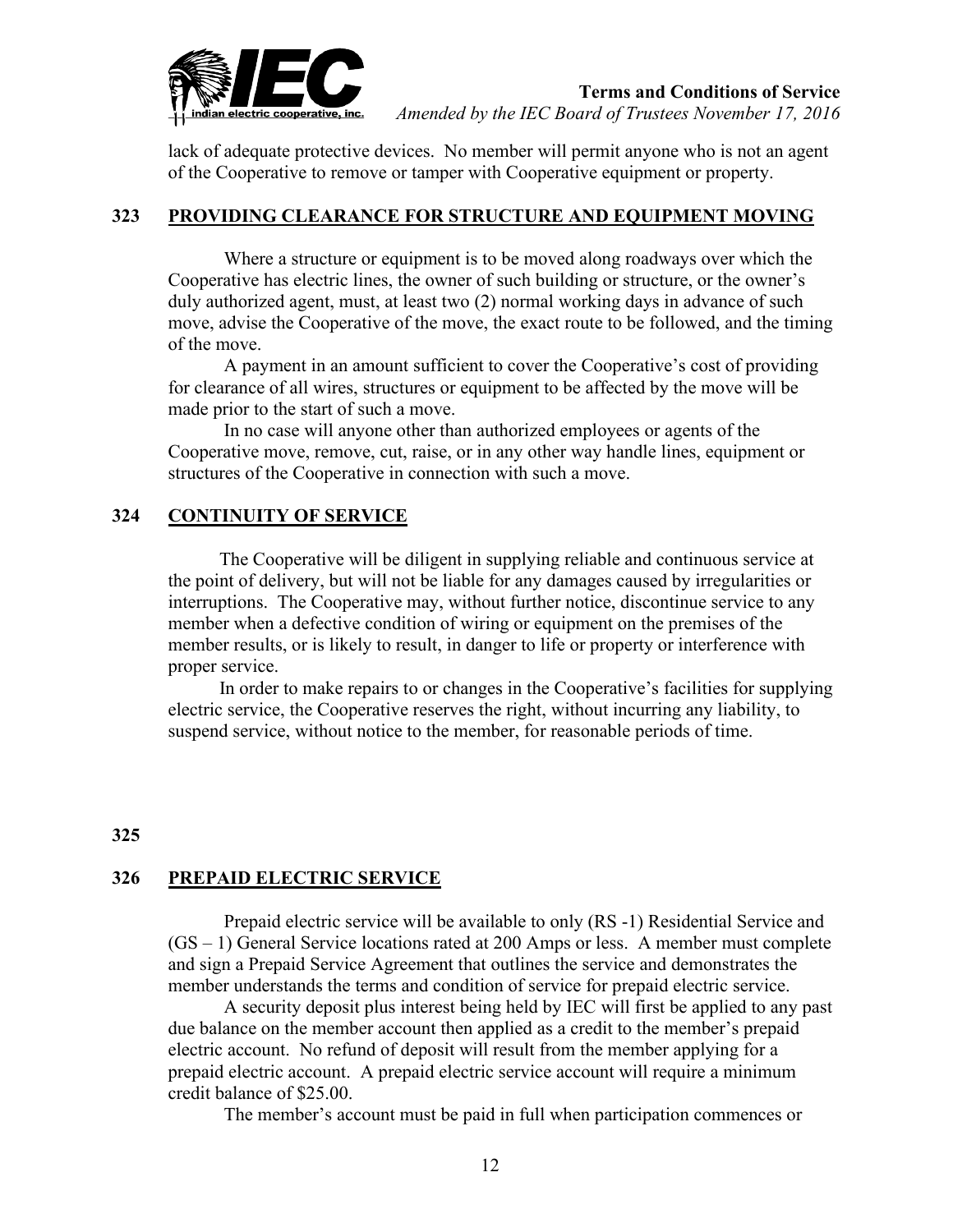

have a debt recovery agreement in place with up to 50% of all payments being applied to the debt amount.

No paper bill will be received by a member with a prepaid electric service account. A bill will be calculated each month in the usual manner using the applicable rate and the adjustments will be made for the current month's use. It is the responsibility of the member to monitor the status of the account to maintain electric service.

Prepaid electric service accounts will not be subject to Indian Electric Cooperative's notice of disconnection as described in Section 313 DISCONTINUANCE OF ELECTRIC SERVICE in the Terms and Conditions of Service. Energy use, along with account charges and credits can be viewed at the website iecok.smarthub.coop. Notices of account activity and disconnection will be delivered to members by e-mail or automated calling. Delivery method will be chosen by the member and it will be the responsibility of the member to keep the delivery method current.

For new accounts or accounts that are to be reconnected after disconnection, a minimum of twenty-five (\$25.00) prepayment is required to activate the account. Payments may be made at either the Cleveland or Fairfax office or on the IEC website at [www.iecok.com.](http://www.iecok.com/)

Energy assistance or funds paid on the behalf of others will be applied to the prepaid electric service account once payment is received. Pledges will not be accepted to maintain service.

If a returned check or chargeback is received on the prepaid electric service account, the amount of the returned item and the applicable fee will be charged to the member's account immediately. If this causes the credit on the account to be exhausted, service will be disconnected within 24 hours. The Cooperative has the right to decline payment by check if member meets the provisions set forth in the Terms and Conditions of Service Section 312.

Electric Service will be subject to immediate disconnection if at any time the prepaid account does not have a credit balance. Prepaid electric service accounts are not eligible for payment arrangements or Average Monthly Plan.

If at any time a member with a prepaid electric service account wants to convert the account to a regularly billed account, a deposit will be required as described in the Indian Electric Terms and Conditions of Service Section 304 CRITERIA FOR REQUIREMENT OF SECURITY DEPOSIT.

If a prepaid electric service account is disconnected and does not become active after fourteen (14) days, the account will be considered inactive and IEC will mail a final bill to the last known address on file.

## **PART IV Electric Service Regulations**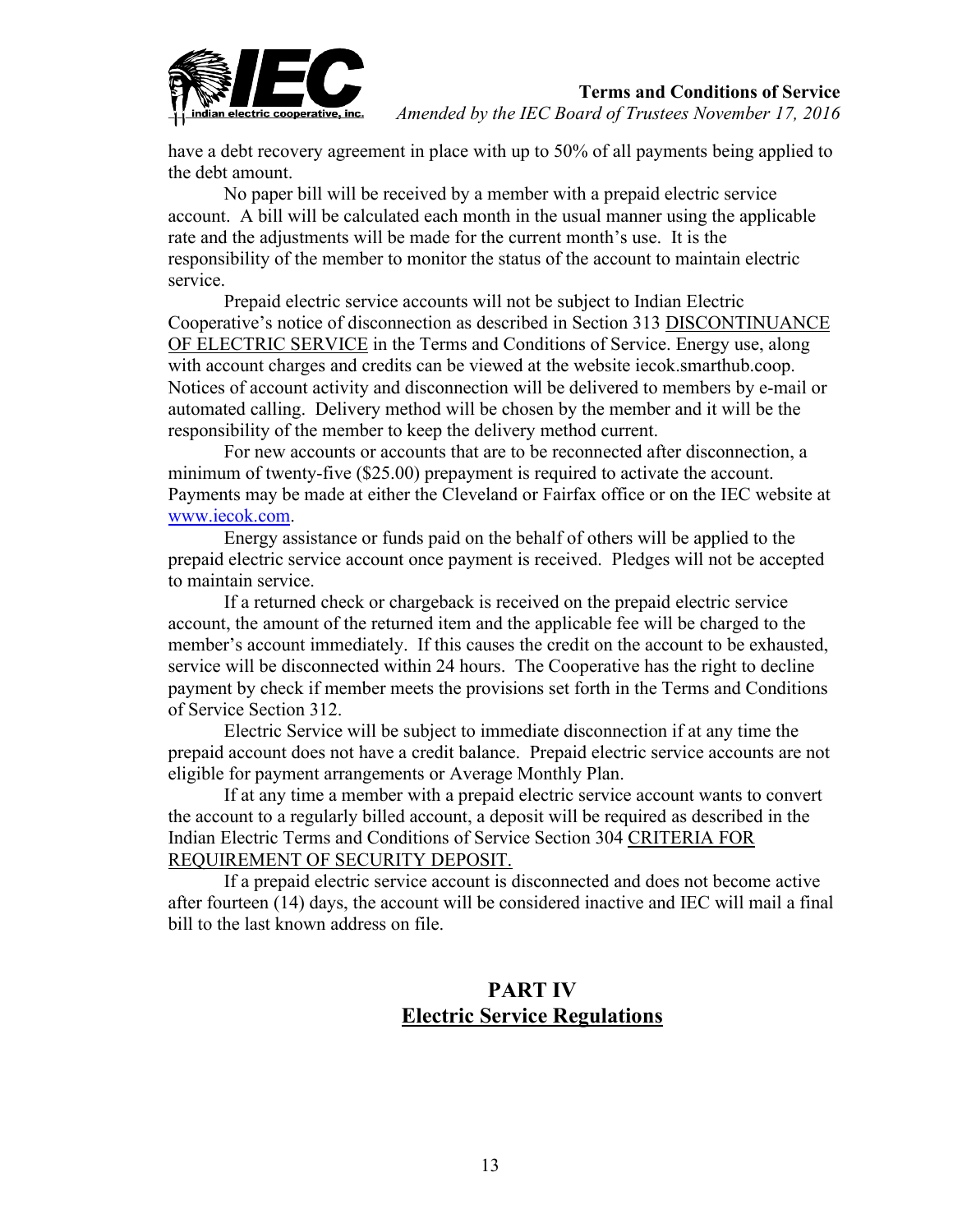

#### **401 AVAILABILITY OF SERVICE:**

The type of electric service which will be furnished the member will depend on the location, size, and type of load to be served. . Also, the point of delivery and service characteristics on the member's premises must be determined by the Cooperative before the member's wiring installation is made.

## **402 POINT OF DELIVERY**

The point of delivery of electric service will be the point at which the lines of the Cooperative connect to the lines of the member at the metering point. Location of the point of delivery will be designated by an authorized employee of the Cooperative. It will be the member's responsibility to provide a location for the point of delivery that provides reasonable access for construction and maintenance purposes, and allows for compliance with applicable electric codes. Delivery schematics are on Schedule 2.

#### **403 MEMBER'S WIRING**

All electric wiring and equipment installed on the member's side of the point of delivery will be at the member's expense and will be installed and maintained in accordance with the requirements of the National Electrical Code, the National Electrical Safety Code, and the Cooperative.

The Cooperative will not be responsible for any loss, injury, or damage, which may result from defects in electrical wiring or equipment on the member's premises.

The Cooperative may refuse to make a connection when it has cause to believe that any installation on the member's premises is unsafe.

#### **404 METERS AND DISCONNECT DEVICES**

#### **General**

The Cooperative will furnish and install necessary equipment and facilities to provide proper voltage and capacity to the point of delivery. Metering equipment type, capacity, and location will be determined by the Cooperative.

All meters, meter bases, service disconnects rated at 200 Amps or less, and other associated metering equipment necessary to properly measure the electrical consumption of the member will be furnished and maintained by the Cooperative. The Cooperative will make all attachments and connections to the Cooperative facilities involving primary voltages because of the safety hazards involved.

No meter loop will be bypassed for any reason, including remodeling or replacement, without the approval of an authorized representative of the Cooperative.

The Cooperative will require a main circuit breaker or safety type fuse on the load side, and immediately adjacent to or within three (3) feet of the Cooperative's meter.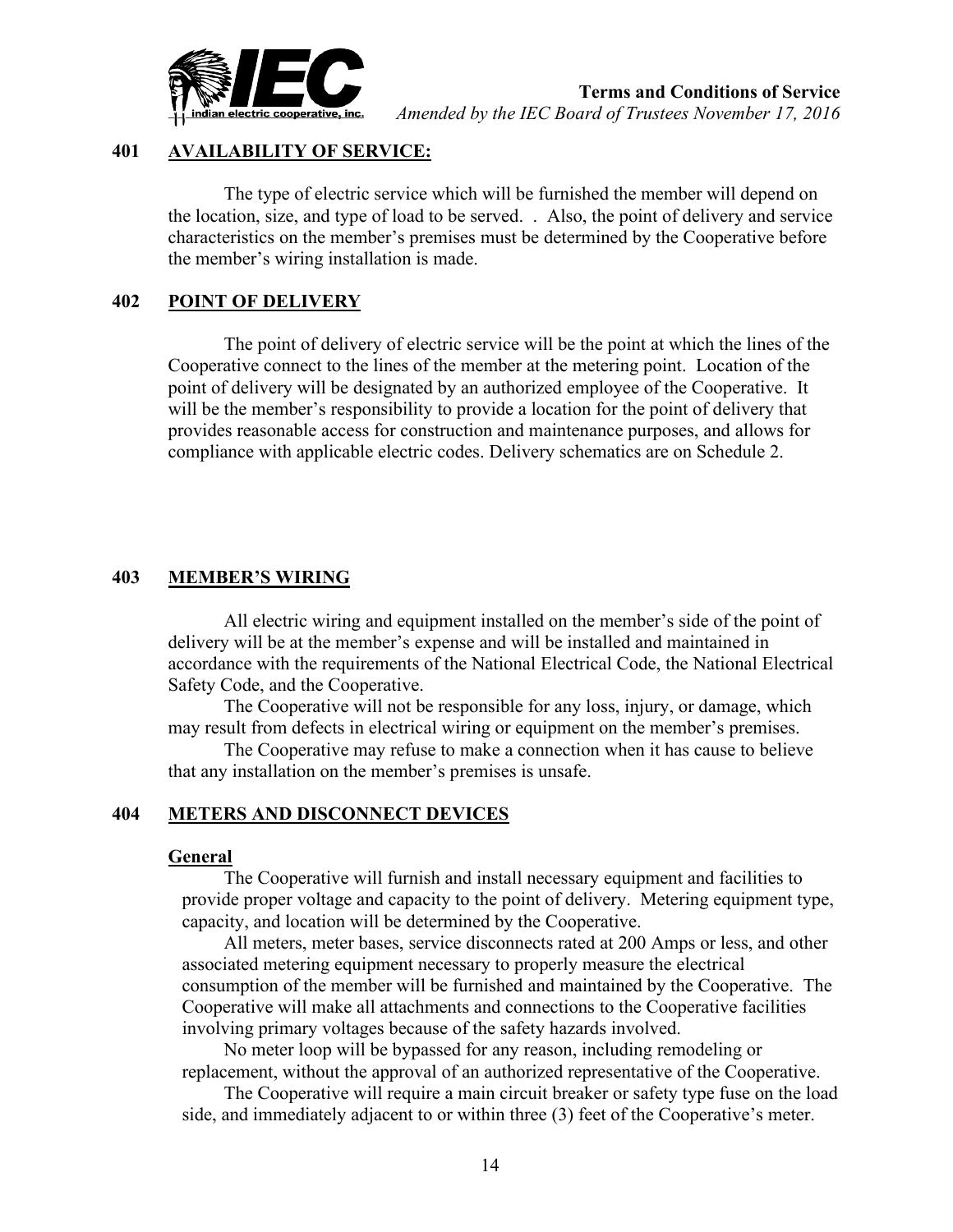

For services rated over 200 Amps, the circuit breaker or safety type fuse will be provided and installed by and at the expense of the member prior to service being made available.

#### **Outdoor Meter Installations**

Outdoor meter installations are required for all installations.

#### **Meter Seals**

All Cooperative meters will be sealed. When it is necessary for a member to break or remove a seal, such member will contact the Cooperative for approval prior to breaking or removing the seal. When a meter seal is broken or removed without advance approval of the Cooperative, such action may be deemed evidence of fraudulent use of electricity. When it is necessary for the Cooperative to make a special trip to reseal a member's meter, when the seal was broken or removed without advance approval of the Cooperative, a service charge may be applied as specified in Schedule 1.

#### **Ownership**

All meters, meter bases, enclosures and other equipment furnished by the Cooperative will be maintained by the Cooperative and will remain its property.

## **405 NOTIFICATION OF INCREASED LOAD**

If members have an increase in demand for electricity they must notify the Cooperative so that its meter and other equipment may be increased to provide for the additional load. If members fail to notify the Cooperative they will be held responsible for any damage to the meter or other equipment of the Cooperative caused by the increased load.

#### **406 DISTRIBUTED GENERATION**

All matters relating to expense, installation, maintenance and operation of any distributed generating installation at and/or beyond the point where the Customer's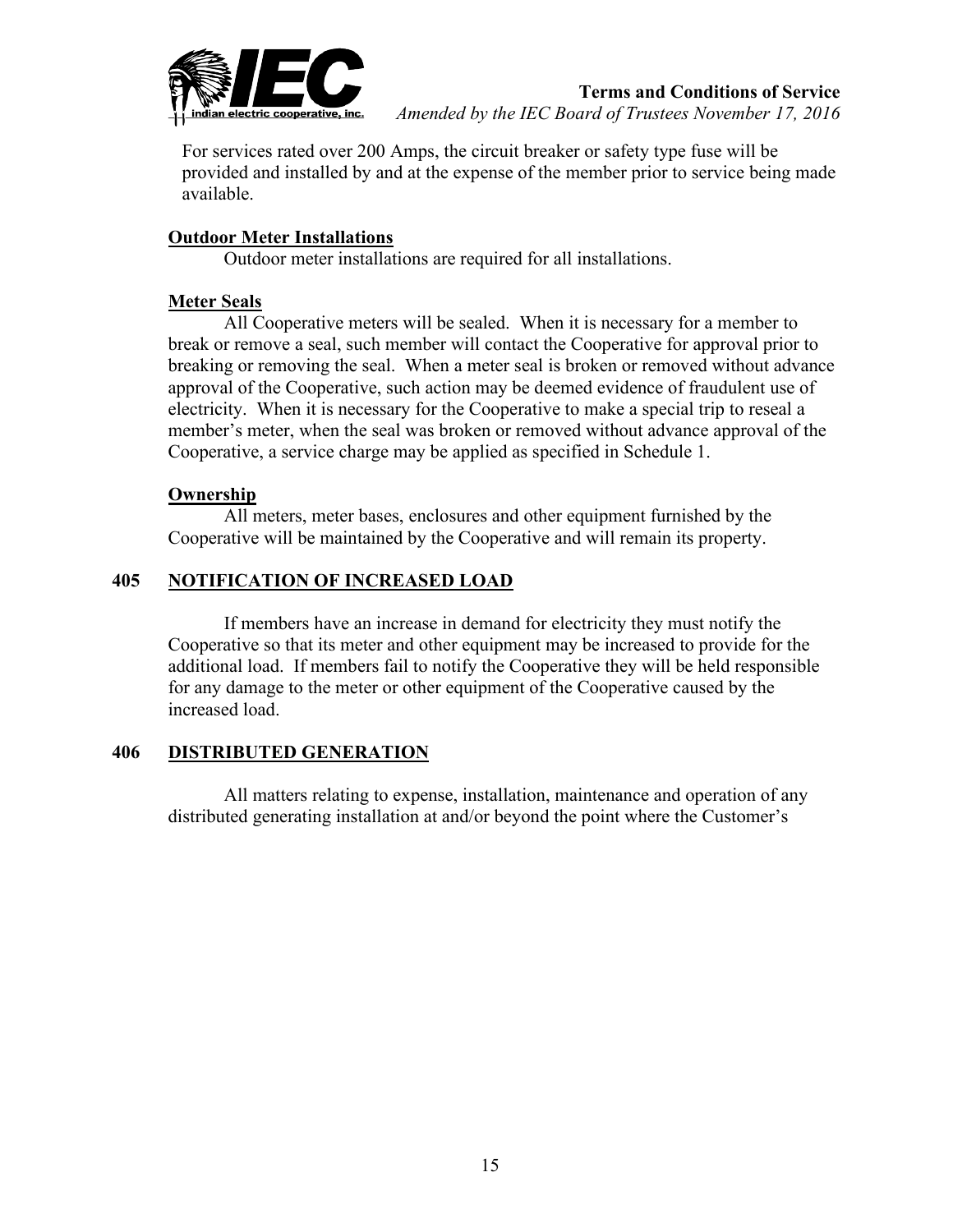

facilities contact the cooperative's facilities shall be governed by the Cooperative'sInterconnection Agreement..

# **PART V Quality of Electric Service**

**501**

## **502 POWER QUALITY**

In the event that any member operates or connects any electrical device to his/her electric system which causes an interference, noise, distortions of the 60 Hz sine wave, or other disturbance on the system of the Cooperative which results in a disruption, disturbance, or interference to the Cooperative, its members, or a communication company or its members, the Cooperative may:

- **a.** Require the member causing the problem to take corrective measures by installing suitable or special equipment necessary to eliminate or reasonably limit such adverse effect.
- **b.** Install, at the member's expense, equipment specifically designed to reasonably limit such adverse effect.

The member causing the problem will bear all expenses necessary to eliminate the adverse conditions or be subject to a discontinuance of service after written notice so that other members are not deprived of the quality of service provided prior to the existence of the problem. Where the Cooperative believes the condition creates a hazard to the public, the Cooperative, or the member's property, the disconnection may be made without prior notice.

# **PART VI Standard Extension Policy**

**601** 

## **602 PERMANENT OVERHEAD LINE EXTENSION**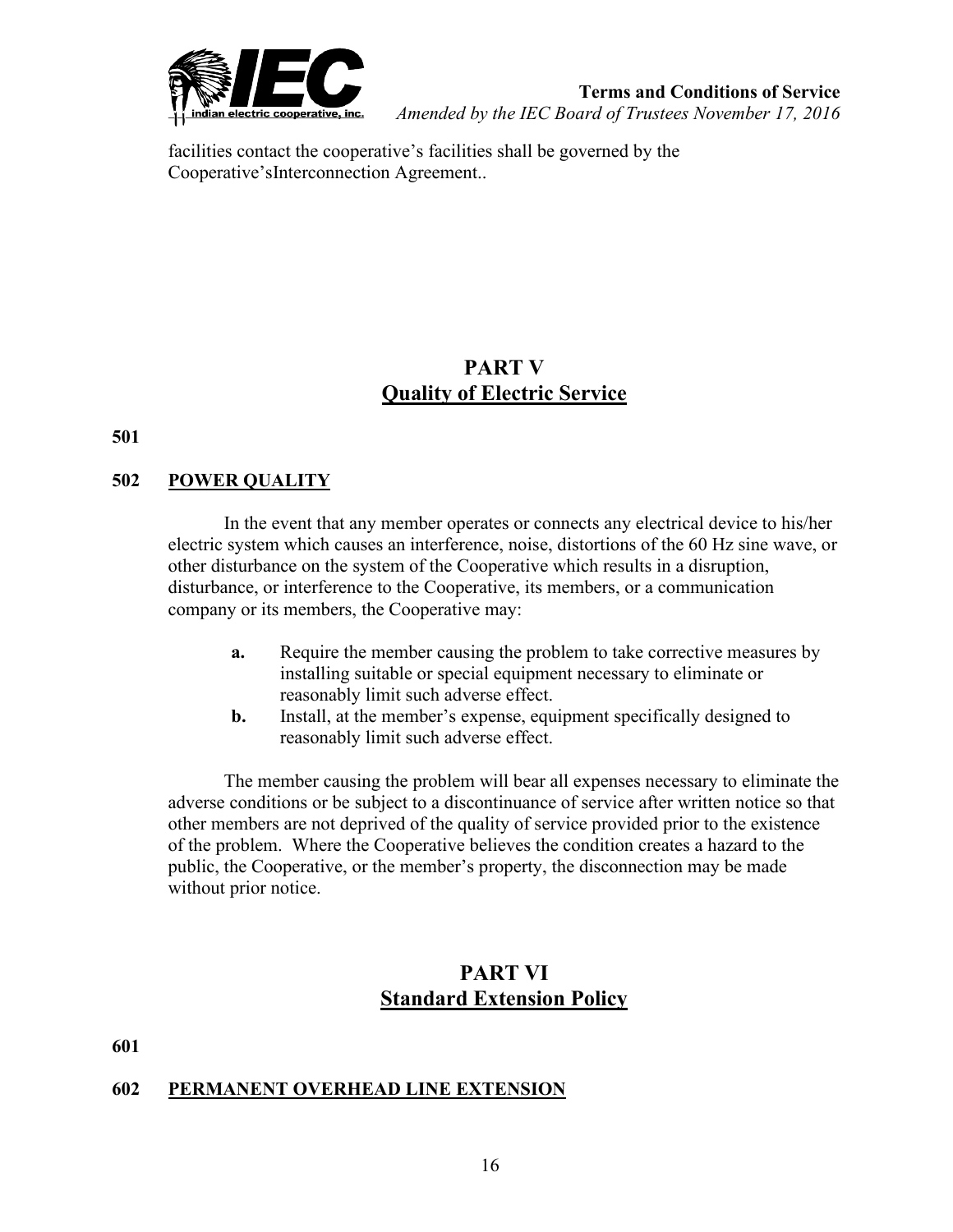

**Terms and Conditions of Service**

*Amended by the IEC Board of Trustees November 17, 2016*

## **a. Residential**

The Cooperative will build to permanent farmsteads and residences with a standard construction allowance as described in Schedule 1 contributed by the cooperative. The customer shall be responsible for all construction costs in excess of the allowable amount.

For residential service the property must have a permanent water supply under pressure and a health department approved sewage disposal in place before any line is constructed. If a customer desires service before the sewer and water are in place, the service will be treated as a temporary service and applicable up and down charges as described in section 604 will apply.

#### **Low Usage/Seasonal Loads**

Service to loads requiring up to ten (10) KVA capacity will be served by the Cooperative with an extension of its overhead lines with a standard construction allowance as described in Schedule 1 contributed by the cooperative

## **b. Commercial**

The Cooperative will provide a construction allowance as described in Schedule 1. The member shall be responsible for all system impact fees and costs of line extension exceeding the construction allowance amount. All specifications, including right-of-way and distances involved will be determined by the Cooperative. Calculation of costs is based on an actual previous cost determination. Ownership of the line will remain with the Cooperative and the right to connect others is in no way waived.

The customer will be responsible for all **system impact fees and** costs of line extension exceeding the construction allowance as described in Schedule 1. All specifications, including right-of-way, and distances involved will be determined by the Cooperative. Calculation of costs will be based on actual previous cost determinations. No construction will begin until all required documentation is received and all fees are paid including any contributions-in-aid of construction required. Ownership of the line will remain with the Cooperative and the right to connect others is in no way waived.

The customer will provide accessible entrance to the property.

## **603 PROVISION OF RIGHT-OF-WAY AND EASEMENTS**

 The owner of any property to be served must provide the Cooperative, without cost to the Cooperative, any and all necessary access permission and right-of-way easements for line construction on property, or intervening properties, so there is no question concerning the Cooperative's rights thereto.

 Easements must be fifty (50) feet in width and cover the total distance of the line extension. All trees and underbrush, along with any over-hanging limbs must be removed from the right-of-way.

 Where unusual fixed obstructions are encountered, or where it is necessary to purchase right-of-way easements in getting from the Cooperative's existing distribution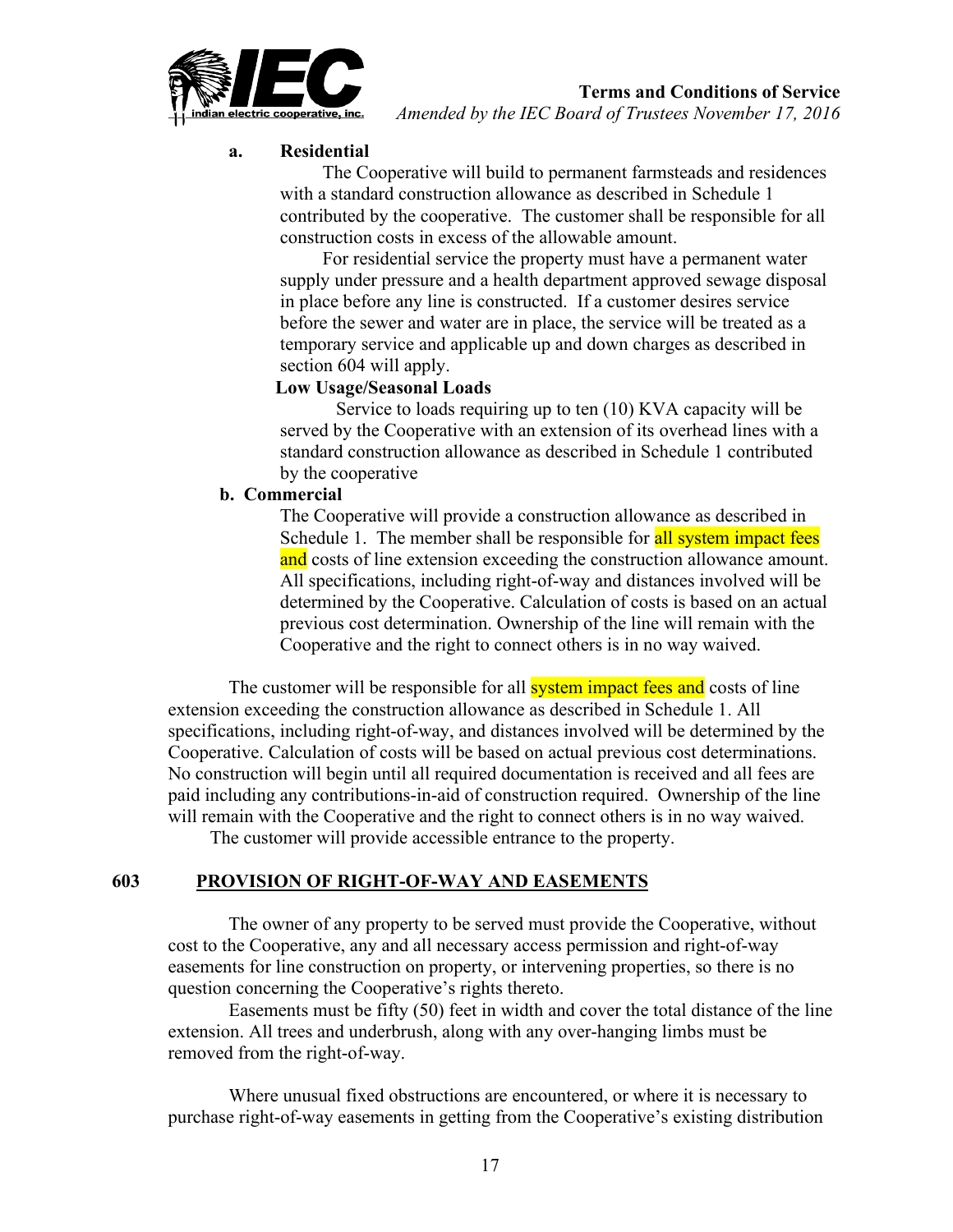

system to the owners property line, the property owner will be responsible for payment of any costs.

## **604 TEMPORARY SERVICE**

All costs for construction of temporary services will be paid by the customer. Costs will include estimated up and down construction costs and any unsalvageable construction materials. Costs must be paid before the service will be constructed.

#### **605 EXTENSIONS IN REAL ESTATE SUBDIVISIONS OR DEVELOPMENTS AND MOBILE HOME PARKS**

When a developer requests an extension of the Cooperative's overhead distribution lines to a prospective real estate subdivision or development, mobile home park with five (5) or more contiguous lots, acreages or mobile home spaces, the Cooperative will provide a standard construction allowance as described in Schedule 1 contributed by the Cooperative. Any additional construction costs exceeding the construction allowance will be paid by the developer before construction begins. Calculation of costs is based on an actual previous cost determination.

## **606 UNDERGROUND ELECTRIC SERVICE**

At the request of the customer, the Cooperative may elect to install an underground electrical distribution system. When such service is requested and is technically feasible, the Cooperative will design the system to meet the requirements for the installation. A construction allowance, as specified in Schedule 1, will be contributed to underground extensions. All costs in excess of the construction allowance will be paid by the customer.

All trenching, sanding and back-filling will be the responsibility of the customer. All underground conductors will be installed in conduit as to the Cooperative specifications. The customer is responsible for the cost and installation of the conduit.

The property owner will, at his expense, provide and install required transformer vault(s) or transformer pad(s) as to the Cooperatives specifications and at locations specified by the Cooperative. In no case should the property owner, developer or other person enclose or permit to be enclosed the transformer location so as to impair ventilation to the transformer or to restrict access by Cooperative personnel or equipment necessary for maintenance or replacement of the Cooperative's equipment.

In any case where an obstruction has been installed after the initial installation of underground facilities, and maintenance requires access to a conductor under the obstruction, the property owner will:

- **1.** Permit the Cooperative access to the premises as needed.
- **2.** Remove or relocate such obstruction.
- **3.** Pay all costs of repairs to underground facilities if the damage was the result of the property owner's negligence.

**607**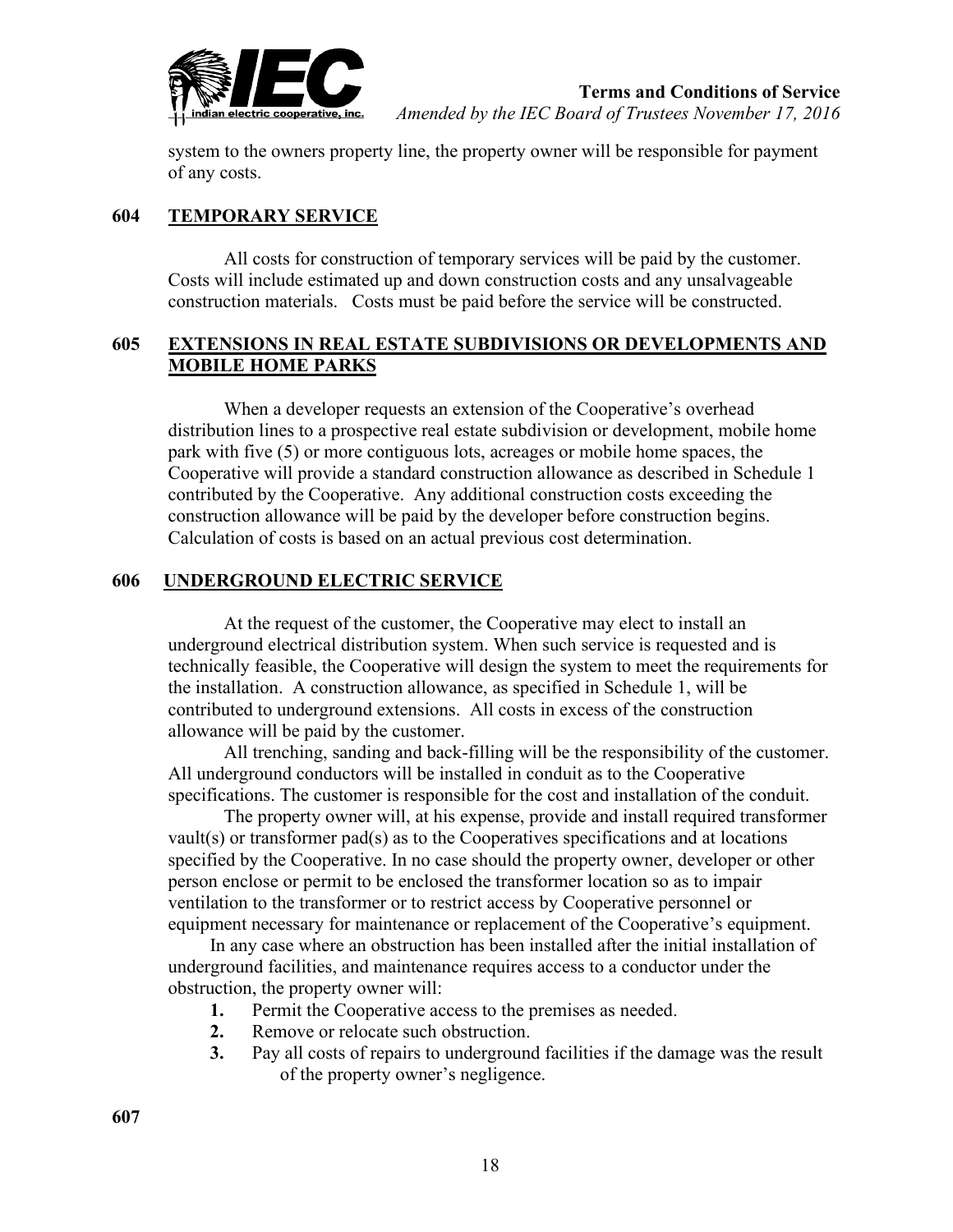

## **608 NON-USE OF ELECTRIC SERVICE**

If electric service to a member is not being used, the Cooperative may notify the owner in writing that if the service is not used the electric service will be subject to removal. At the convenience of the Cooperative, the service will be retired. Idle services may be left in place upon annual payment of a retention fee as described in Schedule 1.

If the service is requested to be rebuilt while the owner who was so notified still owns interest in the property, a payment to cover the labor cost of retiring and rebuilding the service will be required before the service is rebuilt.